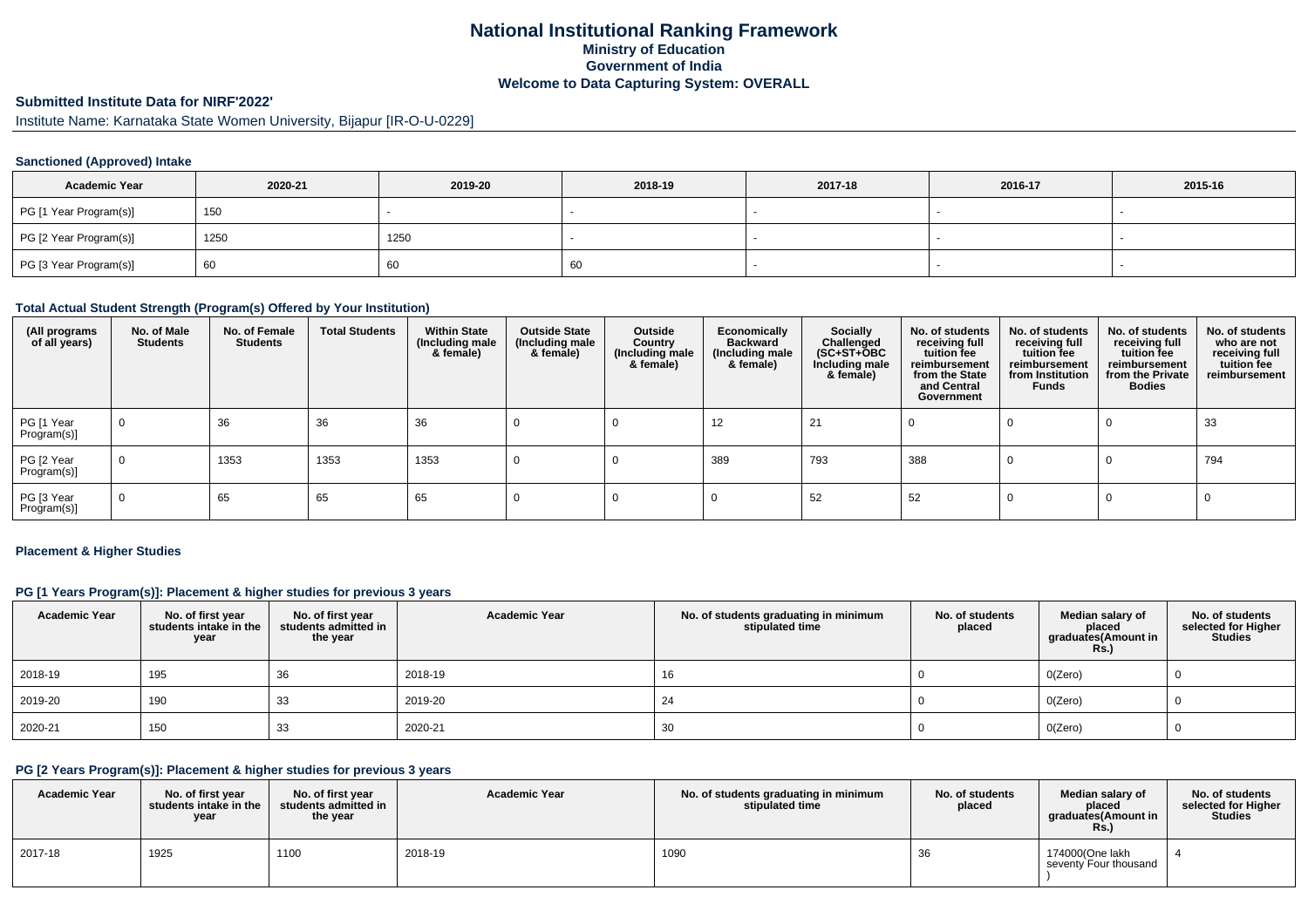| 2018-19 | 2020 | 1080 | 2019-20 | 1048 | $\triangleleft$ C<br>1 С | 162000(One lakh sixty<br>two Thousand $\lambda$ | റ |
|---------|------|------|---------|------|--------------------------|-------------------------------------------------|---|
| 2019-20 | 1250 | 647  | 2020-21 | 637  | . .                      | 214000(Two lakh<br>Fourteen thousand)           |   |

# **PG [3 Years Program(s)]: Placement & higher studies for previous 3 years**

| <b>Academic Year</b> | No. of first year<br>students intake in the<br>year | No. of first year<br>students admitted in<br>the year | <b>Academic Year</b> | No. of students<br>admitted through<br>Lateral entry | <b>Academic Year</b> | No. of students<br>graduating in<br>minimum stipulated<br>time | No. of students<br>placed | Median salary of<br>placed<br>graduates (Amount in<br>Rs.) | No. of students<br>selected for Higher<br><b>Studies</b> |
|----------------------|-----------------------------------------------------|-------------------------------------------------------|----------------------|------------------------------------------------------|----------------------|----------------------------------------------------------------|---------------------------|------------------------------------------------------------|----------------------------------------------------------|
| 2016-17              | 60                                                  | 13                                                    | 2017-18              |                                                      | 2018-19              | 16                                                             |                           | 228000(Two lakh<br>twenty eight thousand)                  |                                                          |
| 2017-18              | 60                                                  |                                                       | 2018-19              |                                                      | 2019-20              | 13                                                             |                           | 240000(Two lakh Forty<br>Thousand)                         |                                                          |
| 2018-19              | 60                                                  | 13                                                    | 2019-20              |                                                      | 2020-21              | 13                                                             | 10                        | 285000(Two lakh<br>eighty five thousand)                   |                                                          |

### **Ph.D Student Details**

| Ph.D (Student pursuing doctoral program till 2020-21 Students admitted in the academic year 2020-21 should not be entered here.) |                                                    |                                                                                                                                  |          |  |  |
|----------------------------------------------------------------------------------------------------------------------------------|----------------------------------------------------|----------------------------------------------------------------------------------------------------------------------------------|----------|--|--|
|                                                                                                                                  |                                                    | <b>Total Students</b>                                                                                                            |          |  |  |
| Full Time                                                                                                                        |                                                    | 66                                                                                                                               |          |  |  |
| Part Time                                                                                                                        |                                                    | 28                                                                                                                               |          |  |  |
|                                                                                                                                  |                                                    | No. of Ph.D students graduated (including Integrated Ph.D)                                                                       |          |  |  |
|                                                                                                                                  | 2020-21<br>2019-20<br>2018-19                      |                                                                                                                                  |          |  |  |
| Full Time                                                                                                                        | 31                                                 | 34                                                                                                                               | 46       |  |  |
| Part Time                                                                                                                        | 17                                                 | 21                                                                                                                               |          |  |  |
|                                                                                                                                  |                                                    | PG (Student pursuing MD/MS/DNB program till 2020-21 Students admitted in the academic year 2021 - 22 should not be entered here) |          |  |  |
|                                                                                                                                  | Number of students pursuing PG (MD/MS/DNB) program |                                                                                                                                  | $\bf{0}$ |  |  |
| No. of students Graduating in PG (MD/MS/DNB) program                                                                             |                                                    |                                                                                                                                  |          |  |  |
| 2020-21<br>2019-20<br>2018-19                                                                                                    |                                                    |                                                                                                                                  |          |  |  |
| 0                                                                                                                                | 0                                                  |                                                                                                                                  |          |  |  |

**Online Education**

| 1. Does all programs/courses were completed on time.                | Yes                                                                                                                                                                                                                                                                                                                                                                                                                                                                                                                                     |
|---------------------------------------------------------------------|-----------------------------------------------------------------------------------------------------------------------------------------------------------------------------------------------------------------------------------------------------------------------------------------------------------------------------------------------------------------------------------------------------------------------------------------------------------------------------------------------------------------------------------------|
| 2. Measures taken to complete the syllabus of courses and programs. | Because of the second wave of the Covid 19, the online classes were conducted and in the month of April and May., 2021 the<br>remedial classes have<br>been conducted in short batches. The important study materials and links have been circulated through dedicated What's App or<br>Telegram groups. During the online classes, to make students more responsive and attentive, the open ended questions were<br>asked. The feedback was collected from the students, to understand their difficulties in learning through the LMS. |
| 3. The period of delay in completion of syllabus (in months).       |                                                                                                                                                                                                                                                                                                                                                                                                                                                                                                                                         |
| 4. The period of delay in conducting exams (in months).             |                                                                                                                                                                                                                                                                                                                                                                                                                                                                                                                                         |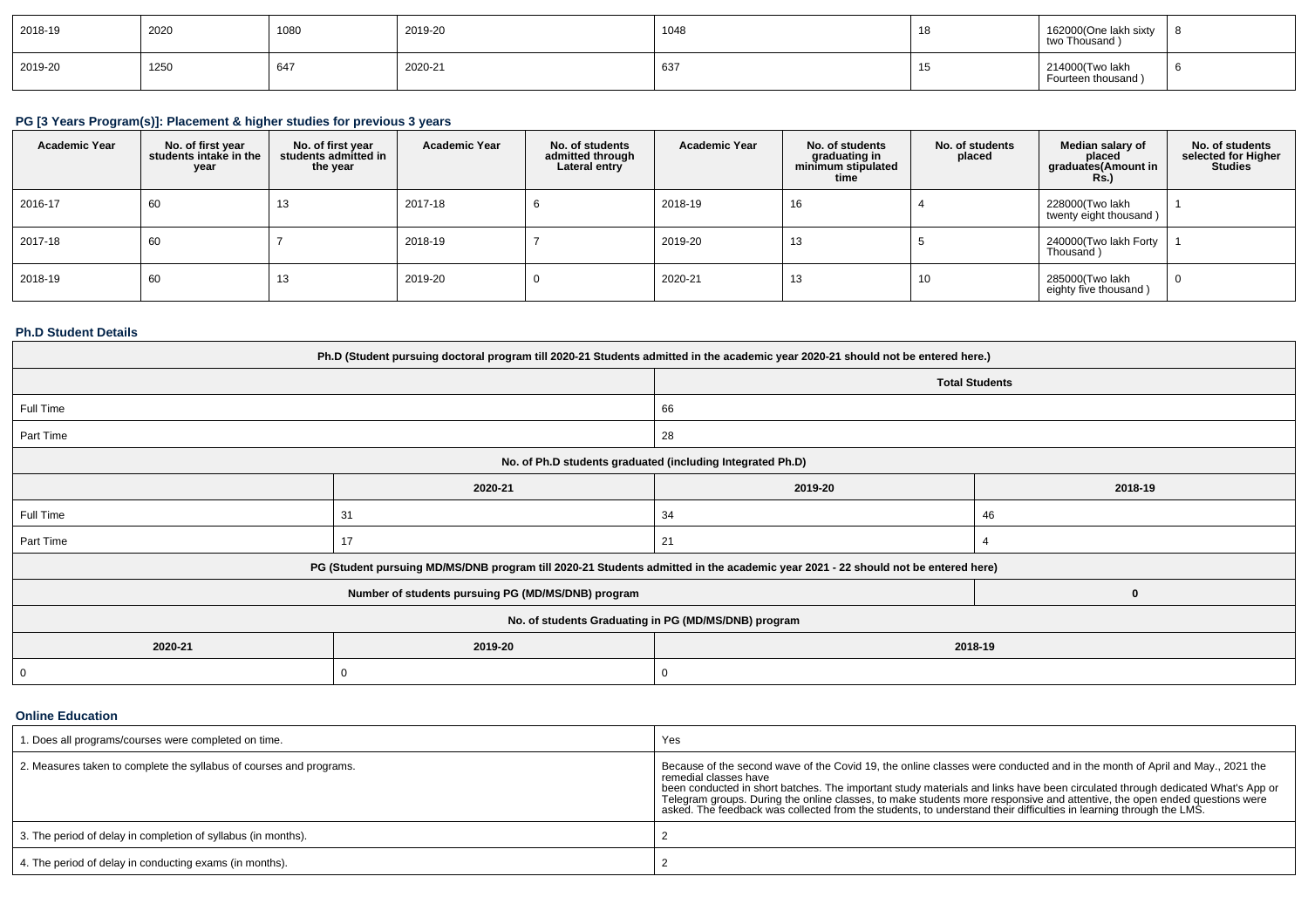| <b>Portal Name</b>                                                                              | No, of students offered online courses which have credit<br>transferred to transcript | Total no, of online courses which have credit transferred<br>to the transcript | Total no. of credits transferred to transcript |
|-------------------------------------------------------------------------------------------------|---------------------------------------------------------------------------------------|--------------------------------------------------------------------------------|------------------------------------------------|
| Swayam                                                                                          |                                                                                       |                                                                                |                                                |
| 5. No. of courses developed and available online on Swayam platform by your institution faculty |                                                                                       |                                                                                |                                                |

# **Financial Resources: Utilised Amount for the Capital expenditure for previous 3 years**

| <b>Academic Year</b>                                                                            | 2020-21                                                                           | 2019-20                                                                                              | 2018-19                                                                           |
|-------------------------------------------------------------------------------------------------|-----------------------------------------------------------------------------------|------------------------------------------------------------------------------------------------------|-----------------------------------------------------------------------------------|
|                                                                                                 | <b>Utilised Amount</b>                                                            | <b>Utilised Amount</b>                                                                               | <b>Utilised Amount</b>                                                            |
|                                                                                                 |                                                                                   | Annual Capital Expenditure on Academic Activities and Resources (excluding expenditure on buildings) |                                                                                   |
| Library                                                                                         | 262535 (Two lakhs sixty two thousand five thirty five only)                       | 816954 (Eight lakhs sixteen thousand nine fifty four only)                                           | 3691014 (Thirty six lakhs ninety one thousand fourteen)                           |
| New Equipment for Laboratories                                                                  | 399992 (Three lakhs ninety nine thousand nine ninety two only)                    | 407108 (Four lakhs seven thousand one hundred only)                                                  | 3472563 (Thirty four lakhs seventy two thousand five hundred<br>sixty three only) |
| <b>Engineering Workshops</b>                                                                    | $0$ (zero)                                                                        | $0$ (zero)                                                                                           | $0$ (zero)                                                                        |
| Other expenditure on creation of Capital Assets (excluding<br>expenditure on Land and Building) | 21509385 (Two core Fifteen lakhs nine thousand three<br>hundred eighty five only) | 4760106 (Forty seven lakhs sixty thousand one hundred and<br>six only)                               | 4103014 (Forty one lakhs three thousand fourteen only)                            |

### **Financial Resources: Utilised Amount for the Operational expenditure for previous 3 years**

| Academic Year                                                                                                                                                                                  | 2020-21                                                                                                | 2019-20                | 2018-19                                                                                                     |  |  |  |  |
|------------------------------------------------------------------------------------------------------------------------------------------------------------------------------------------------|--------------------------------------------------------------------------------------------------------|------------------------|-------------------------------------------------------------------------------------------------------------|--|--|--|--|
|                                                                                                                                                                                                | <b>Utilised Amount</b>                                                                                 | <b>Utilised Amount</b> | <b>Utilised Amount</b>                                                                                      |  |  |  |  |
| <b>Annual Operational Expenditure</b>                                                                                                                                                          |                                                                                                        |                        |                                                                                                             |  |  |  |  |
| Salaries (Teaching and Non Teaching staff)                                                                                                                                                     | 209949059 (twenty crore ninety nine lakh forty nine thousand<br>fifty nine Rupees and zero paisa only) | 154109124 (0)          | 125610434 (twelve crore fifty six lakh ten thousand four<br>hundred thirty four Rupees and zero paisa only) |  |  |  |  |
| Maintenance of Academic Infrastructure or consumables and<br>other running expenditures(excluding maintenance of hostels<br>and allied services, rent of the building, depreciation cost, etc) | 4659034 (0)                                                                                            | 5635148 (0)            | 31306393 (three crore thirteen lakh six thousand three hundred<br>ninety three Rupees and zero paisa only)  |  |  |  |  |
| Seminars/Conferences/Workshops                                                                                                                                                                 | 1076839 (0)                                                                                            | 532349 (0)             | 799135 (seven lakh ninety nine thousand one hundred thirty<br>five Rupees and zero paisa only)              |  |  |  |  |

#### **IPR**

| Calendar year            | 2020 | 2019 | 2018 |
|--------------------------|------|------|------|
| No. of Patents Published |      |      |      |
| No. of Patents Granted   |      |      |      |

# **Sponsored Research Details**

| <b>Financial Year</b>                    | 2020-21                | 2019-20                                                | 2018-19                                                |
|------------------------------------------|------------------------|--------------------------------------------------------|--------------------------------------------------------|
| Total no. of Sponsored Projects          |                        |                                                        |                                                        |
| Total no. of Funding Agencies            |                        |                                                        |                                                        |
| Total Amount Received (Amount in Rupees) | 3400000                | 14426900                                               | 3848515                                                |
| Amount Received in Words                 | Thirty Four Lakhs only | one fourty four lakhs sixty nine thousand nine hundred | thirty eighty lakhs fourty eighty thousand five fiteen |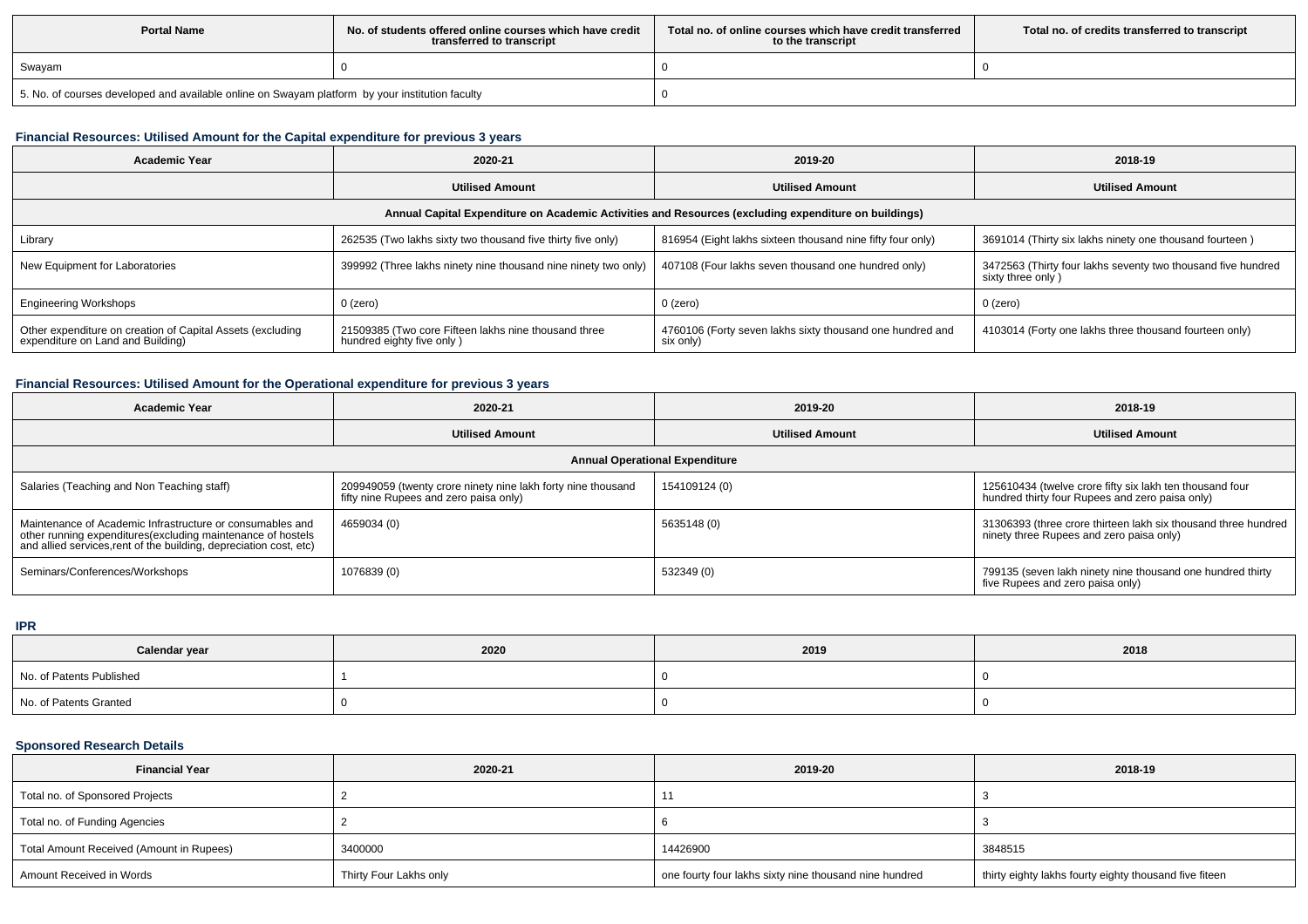# **Consultancy Project Details**

| <b>Financial Year</b>                    | 2020-21 | 2019-20 | 2018-19 |  |
|------------------------------------------|---------|---------|---------|--|
| Total no. of Consultancy Projects        |         |         |         |  |
| Total no. of Client Organizations        |         |         |         |  |
| Total Amount Received (Amount in Rupees) |         |         |         |  |
| Amount Received in Words                 | Zero    | Zero    | Zero    |  |

# **Executive Development Program/Management Development Programs**

| <b>Financial Year</b>                                                                  | 2020-21 | 2019-20 | 2018-19 |
|----------------------------------------------------------------------------------------|---------|---------|---------|
| Total no. of Executive Development Programs/ Management<br><b>Development Programs</b> |         |         |         |
| Total no. of Participants                                                              |         |         |         |
| Total Annual Earnings (Amount in Rupees)(Excluding Lodging   8 Boarding Charges)       |         |         |         |
| Total Annual Earnings in Words                                                         | Zero    | Zero    | Zero    |

### **PCS Facilities: Facilities of physically challenged students**

| 1. Do your institution buildings have Lifts/Ramps?                                                                                                         | Yes, more than 80% of the buildings |
|------------------------------------------------------------------------------------------------------------------------------------------------------------|-------------------------------------|
| 2. Do your institution have provision for walking aids, including wheelchairs and transportation from one building to another for<br>handicapped students? | Yes                                 |
| 3. Do your institution buildings have specially designed toilets for handicapped students?                                                                 | Yes, more than 80% of the buildings |

#### **Accreditation**

#### **NBA Accreditation**

| " <sup>d</sup> NBA Accreditation?<br>NC.<br>' Dooc<br>'e have a valiu<br><sub>ີ</sub> vour institute . |  |  |
|--------------------------------------------------------------------------------------------------------|--|--|
|--------------------------------------------------------------------------------------------------------|--|--|

### **NAAC Accreditation**

| 1. Does your institute have a valid NAAC Accreditation? |            | <b>YES</b> |             |  |  |
|---------------------------------------------------------|------------|------------|-------------|--|--|
| Valid from                                              |            | Valid upto | <b>CGPA</b> |  |  |
| 15-02-2016                                              | 14-02-2021 |            | 2.26        |  |  |

## **Faculty Details**

| <b>Srno</b> | Name                           | Age | Designation                                         | Gender | Qualification | <b>Experience (In</b><br>Months) | <b>Currently working</b><br>with institution? | <b>Joining Date</b> | <b>Leaving Date</b> | <b>Association type</b> |
|-------------|--------------------------------|-----|-----------------------------------------------------|--------|---------------|----------------------------------|-----------------------------------------------|---------------------|---------------------|-------------------------|
|             | <b>Ganapat Singh</b><br>Rajput | 54  | Professor                                           | Male   | Ph.D          | 312                              | Yes                                           | 03-08-2018          | $- -$               | Regular                 |
|             | AZIZ MAKANDAR                  | 47  | Dean / Principal /<br>Director / Vice<br>Chancellor | Male   | Ph.D          | 216                              | Yes                                           | 01-08-2013          | $- -$               | Regular                 |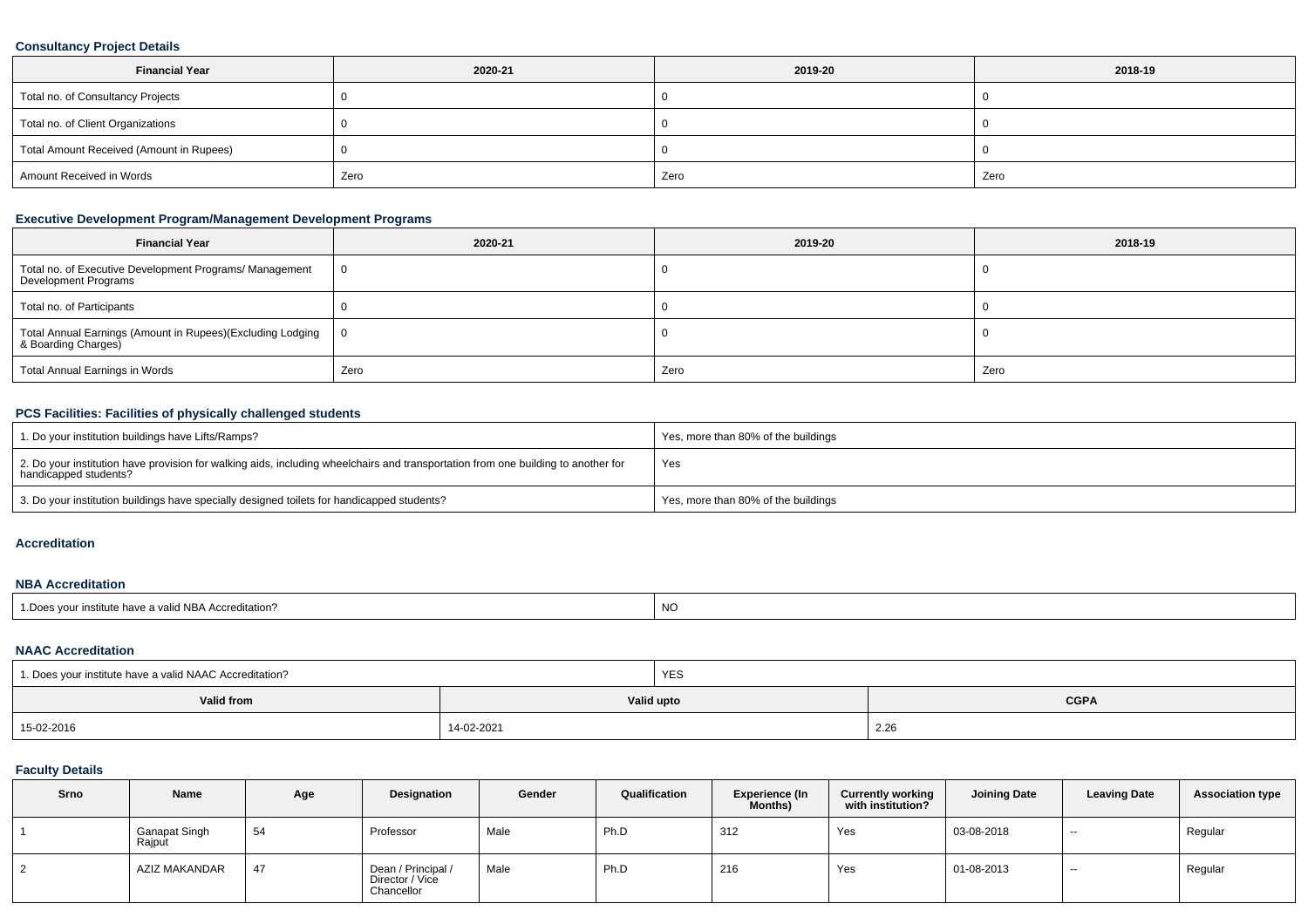| $\mathbf{3}$   | SHITALRANI<br><b>KAWALE</b>                 | 39 | <b>Assistant Professor</b>                          | Female | Ph.D                                                      | 204 | Yes | 08-08-2012 | ۰.                       | Regular |
|----------------|---------------------------------------------|----|-----------------------------------------------------|--------|-----------------------------------------------------------|-----|-----|------------|--------------------------|---------|
| $\overline{4}$ | <b>ROHINI A</b><br><b>BHOOSNOORMAT</b><br>н | 41 | <b>Assistant Professor</b>                          | Female | Ph.D                                                      | 192 | Yes | 25-05-2018 | $\overline{\phantom{a}}$ | Regular |
| 5              | <b>RAMESHK</b>                              | 46 | Professor                                           | Male   | Ph.D                                                      | 228 | Yes | 06-10-2016 | $\overline{\phantom{a}}$ | Regular |
| 6              | S B KAMSHETTY                               | 60 | Professor                                           | Male   | Ph.D                                                      | 384 | Yes | 04-02-2008 | $\overline{\phantom{a}}$ | Regular |
| $\overline{7}$ | <b>M NAGARAJ</b>                            | 55 | Associate Professor                                 | Male   | Ph.D                                                      | 276 | Yes | 02-11-2018 | ۰.                       | Regular |
| 8              | Narayan B Pawar                             | 57 | Associate Professor                                 | Male   | Ph.D                                                      | 168 | Yes | 25-07-2007 | ۰.                       | Regular |
| 9              | P KANNAN                                    | 55 | Professor                                           | Male   | Ph.D                                                      | 372 | Yes | 16-08-2012 | ۰.                       | Regular |
| 10             | DEEPAK H SHINDE                             | 38 | <b>Assistant Professor</b>                          | Male   | Ph.D                                                      | 108 | Yes | 16-08-2012 | --                       | Regular |
| 11             | <b>AKSHAY YARDI</b>                         | 28 | <b>Assistant Professor</b>                          | Male   | M.A                                                       | 36  | Yes | 26-05-2018 | $\overline{\phantom{a}}$ | Regular |
| 12             | NAMADEV GOUDA                               | 45 | Professor                                           | Male   | Ph.D                                                      | 216 | Yes | 12-07-2018 | $\sim$                   | Regular |
| 13             | RAJU BAGALKOT                               | 52 | Associate Professor                                 | Female | Ph.D                                                      | 228 | Yes | 19-07-2018 | ۰.                       | Regular |
| 14             | <b>GULAB RATHOD</b>                         | 42 | <b>Assistant Professor</b>                          | Male   | Ph.D                                                      | 48  | Yes | 25-05-2018 | $\overline{\phantom{a}}$ | Regular |
| 15             | AMARNATH<br>PRAJAPATI                       | 35 | <b>Assistant Professor</b>                          | Male   | Ph.D                                                      | 48  | Yes | 26-05-2018 | $-$                      | Regular |
| 16             | R V GANGSHETTY                              | 49 | Associate Professor                                 | Male   | Ph.D                                                      | 168 | Yes | 07-07-2018 | $\sim$                   | Regular |
| 17             | D M MADARI                                  | 47 | Dean / Principal /<br>Director / Vice<br>Chancellor | Male   | Ph.D                                                      | 168 | Yes | 06-04-2016 | ۰.                       | Regular |
| 18             | SURESHAKP                                   | 41 | <b>Assistant Professor</b>                          | Male   | Ph.D                                                      | 108 | Yes | 28-05-2018 | $\overline{a}$           | Regular |
| 19             | ONKARGOUDA P<br>KAKADE                      | 55 | Professor                                           | Male   | Ph.D                                                      | 312 | Yes | 30-08-2013 | $\overline{a}$           | Regular |
| 20             | <b>TAHMEENA KOLAR</b>                       | 35 | Assistant Professor                                 | Female | Ph.D                                                      | 72  | Yes | 25-05-2018 | $\overline{a}$           | Regular |
| 21             | SANDEEP                                     | 29 | <b>Assistant Professor</b>                          | Male   | Master in<br>Journalism & Mass<br>Communication<br>(MJMC) | 36  | Yes | 26-05-2018 | ۰.                       | Regular |
| 22             | P G TADASAD                                 | 52 | Professor                                           | Male   | Ph.D                                                      | 312 | Yes | 16-08-2012 | $\overline{\phantom{a}}$ | Regular |
| 23             | SHANTADEVIT                                 | 48 | Associate Professor                                 | Female | Ph.D                                                      | 269 | Yes | 29-01-2018 | --                       | Regular |
| 24             | <b>GANGADHAR B</b><br>SONAR                 | 44 | Associate Professor                                 | Male   | Ph.D                                                      | 192 | Yes | 10-07-2018 | $\overline{a}$           | Regular |
| 25             | <b>RAMESH M</b><br>SONKAMBLE                | 55 | <b>Assistant Professor</b>                          | Male   | Ph.D                                                      | 168 | Yes | 13-07-2007 | $\overline{\phantom{a}}$ | Regular |
| 26             | KALAVATI KAMBLE                             | 45 | <b>Assistant Professor</b>                          | Female | Ph.D                                                      | 44  | Yes | 25-05-2018 | $\overline{\phantom{a}}$ | Regular |
| 27             | VIJAYA B<br><b>KORISHETTI</b>               | 55 | Professor                                           | Female | Ph.D                                                      | 280 | Yes | 31-07-2011 | $\overline{\phantom{a}}$ | Regular |
| 28             | <b>M P BALIGAR</b>                          | 52 | Associate Professor                                 | Male   | Ph.D                                                      | 174 | Yes | 13-07-2007 | Ξ.                       | Regular |
| 29             | R SUNANDAMMA                                | 60 | Professor                                           | Female | Ph.D                                                      | 312 | Yes | 13-07-2013 | --                       | Regular |
| 30             | <b>HEMALATHA H M</b>                        | 58 | Professor                                           | Female | Ph.D                                                      | 252 | Yes | 07-07-2018 | --                       | Regular |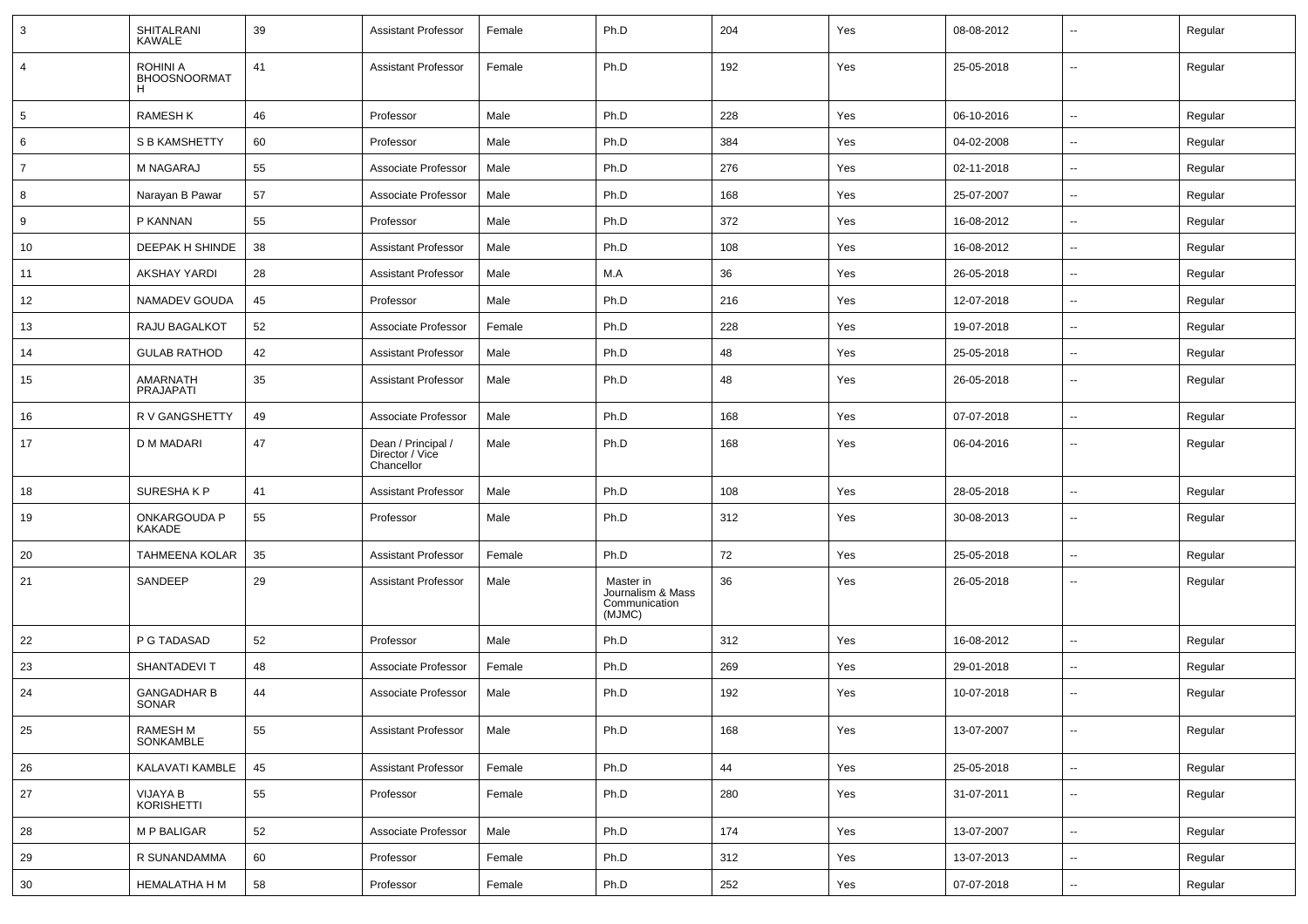| 31 | <b>LAXMIDEVI Y</b>                    | 48 | Associate Professor                                 | Female | Ph.D   | 156 | Yes | 07-07-2018 |                          | Regular |
|----|---------------------------------------|----|-----------------------------------------------------|--------|--------|-----|-----|------------|--------------------------|---------|
| 32 | <b>BABU R LAMANI</b>                  | 39 | <b>Assistant Professor</b>                          | Male   | Ph.D   | 144 | Yes | 14-08-2012 | $\sim$                   | Regular |
| 33 | <b>JOY HOSKERI</b>                    | 39 | <b>Assistant Professor</b>                          | Male   | Ph.D   | 132 | Yes | 25-05-2018 | $\sim$                   | Regular |
| 34 | <b>SWETHA</b>                         | 35 | <b>Assistant Professor</b>                          | Female | M.Sc.  | 96  | Yes | 07-02-2014 | $\sim$                   | Regular |
| 35 | <b>RENUKA METI</b>                    | 51 | Associate Professor                                 | Female | Ph.D   | 324 | Yes | 07-07-2018 | $\overline{\phantom{a}}$ | Regular |
| 36 | MALLIKARJUN N L                       | 53 | Professor                                           | Male   | Ph.D   | 312 | Yes | 15-04-2016 | $\overline{\phantom{a}}$ | Regular |
| 37 | ANITA R NATEKAR                       | 44 | Associate Professor                                 | Female | Ph.D   | 168 | Yes | 13-07-2007 | $\sim$                   | Regular |
| 38 | S R GANESH                            | 34 | <b>Assistant Professor</b>                          | Male   | Ph.D   | 133 | Yes | 06-06-2018 | $\sim$                   | Regular |
| 39 | <b>GANIGER BHARATI</b>                | 36 | <b>Assistant Professor</b>                          | Female | Ph.D   | 48  | Yes | 26-05-2018 | $\sim$                   | Regular |
| 40 | <b>BASAVARAJ L</b><br>LAKKANNAVAR     | 47 | Professor                                           | Male   | Ph.D   | 252 | Yes | 07-07-2018 | $\overline{\phantom{a}}$ | Regular |
| 41 | <b>ASHOK KUMAR</b><br><b>SURPUR</b>   | 48 | Associate Professor                                 | Male   | Ph.D   | 264 | Yes | 13-07-2007 | $\sim$                   | Regular |
| 42 | G SOUBHAGYA                           | 42 | <b>Assistant Professor</b>                          | Female | Ph.D   | 180 | Yes | 13-07-2007 | $\mathbf{u}$             | Regular |
| 43 | VISHNU M SHINDE                       | 48 | Associate Professor                                 | Male   | Ph.D   | 252 | Yes | 13-07-2007 | $\overline{\phantom{a}}$ | Regular |
| 44 | UDHAYA KUMAR<br>KULKARNI              | 52 | Associate Professor                                 | Male   | Ph.D   | 324 | Yes | 13-07-2007 | --                       | Regular |
| 45 | <b>PRAKASH</b><br>SANNAKKANAVAR       | 37 | <b>Assistant Professor</b>                          | Male   | Ph.D   | 120 | Yes | 24-08-2012 | --                       | Regular |
| 46 | PRAKASH K<br><b>BADIGER</b>           | 40 | <b>Assistant Professor</b>                          | Male   | Ph.D   | 156 | Yes | 26-05-2018 | $\overline{\phantom{a}}$ | Regular |
| 47 | JYOTI DHAMA<br><b>PRAKASH</b>         | 45 | Dean / Principal /<br>Director / Vice<br>Chancellor | Male   | Ph.D   | 264 | Yes | 07-07-2018 | $\overline{\phantom{a}}$ | Regular |
| 48 | <b>RAJKUMAR P</b><br><b>MALIPATIL</b> | 51 | Associate Professor                                 | Male   | Ph.D   | 264 | Yes | 07-07-2018 | $\overline{\phantom{a}}$ | Regular |
| 49 | <b>SRINIVAS</b>                       | 48 | <b>Assistant Professor</b>                          | Male   | Ph.D   | 300 | Yes | 17-08-2007 | $\overline{\phantom{a}}$ | Regular |
| 50 | JYOTHI UPADHYE                        | 43 | <b>Assistant Professor</b>                          | Female | Ph.D   | 204 | Yes | 17-08-2007 | $\overline{\phantom{a}}$ | Regular |
| 51 | <b>SAKPAL</b><br><b>HOOVANNA</b>      | 52 | Associate Professor                                 | Male   | Ph.D   | 180 | Yes | 13-07-2007 | $\overline{\phantom{a}}$ | Regular |
| 52 | <b>KIRAN G N</b>                      | 41 | <b>Assistant Professor</b>                          | Male   | Ph.D   | 84  | Yes | 26-05-2018 |                          | Regular |
| 53 | ASHWINI K N                           | 30 | Assistant Professor                                 | Female | MP.Ed. | 66  | Yes | 26-05-2018 |                          | Regular |
| 54 | SANJEEV GIRI                          | 44 | <b>Assistant Professor</b>                          | Male   | Ph.D   | 114 | Yes | 24-08-2012 | $\sim$                   | Regular |
| 55 | <b>SJ PRASHANTH</b>                   | 41 | Associate Professor                                 | Male   | Ph.D   | 177 | Yes | 14-08-2018 | $\sim$                   | Regular |
| 56 | SAVITA HULAMANI                       | 35 | <b>Assistant Professor</b>                          | Female | Ph.D   | 38  | Yes | 26-05-2018 | $\sim$                   | Regular |
| 57 | <b>JENNIFER SAULAM</b>                | 29 | <b>Assistant Professor</b>                          | Female | M.Sc.  | 41  | Yes | 22-06-2018 | $\sim$                   | Regular |
| 58 | NATARAJ A<br>DURGANNAVAR              | 30 | <b>Assistant Professor</b>                          | Male   | Ph.D   | 38  | Yes | 26-05-2018 | $\sim$                   | Regular |
| 59 | CHANDRASHEKAR<br>M MATAPATI           | 38 | <b>Assistant Professor</b>                          | Male   | Ph.D   | 176 | Yes | 25-05-2018 | $\sim$                   | Regular |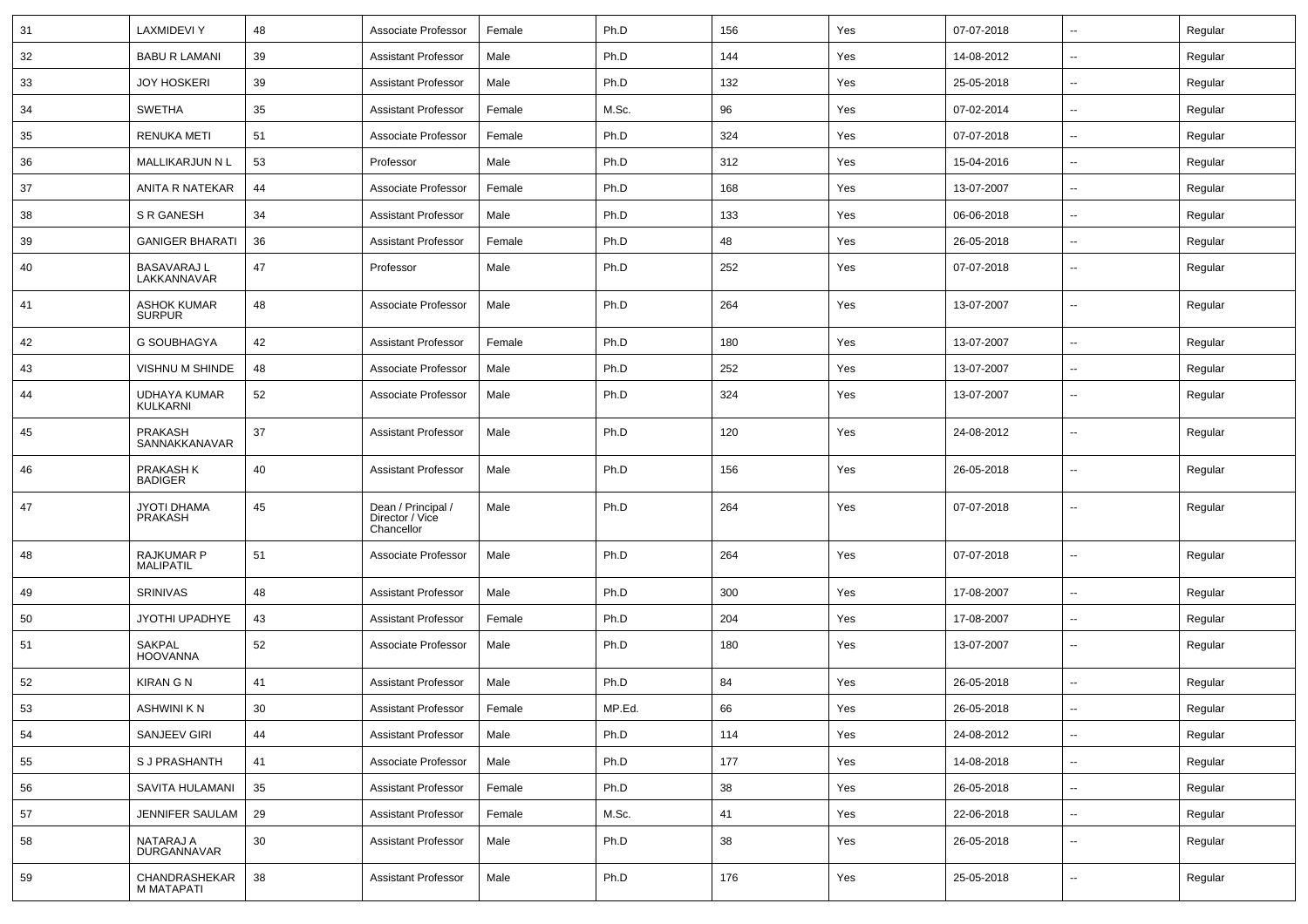| 60 | HANUMANTHAYYA<br><b>PUJARI</b>  | 47 | <b>Assistant Professor</b>                          | Male   | Ph.D       | 216            | Yes | 10-08-2012 | $\sim$                   | Regular             |
|----|---------------------------------|----|-----------------------------------------------------|--------|------------|----------------|-----|------------|--------------------------|---------------------|
| 61 | <b>GAVISIDDAPPA A</b>           | 50 | Associate Professor                                 | Male   | Ph.D       | 282            | Yes | 18-07-2007 | $\overline{\phantom{a}}$ | Regular             |
| 62 | CHANNABASAPPA                   | 36 | Other                                               | Male   | M.LISc     | 120            | Yes | 16-08-2018 | $\overline{\phantom{a}}$ | Adhoc / Contractual |
| 63 | VENKOBA<br>NARAYANAPPA          | 47 | Associate Professor                                 | Male   | Ph.D       | 216            | Yes | 13-07-2007 | $\overline{\phantom{a}}$ | Regular             |
| 64 | Sandeep Patil                   | 40 | Other                                               | Male   | <b>MBA</b> | 179            | Yes | 24-09-2019 | $\overline{\phantom{a}}$ | Visiting            |
| 65 | Akshay Mahajan                  | 25 | Other                                               | Male   | <b>MBA</b> | 35             | Yes | 24-09-2019 | $\overline{\phantom{a}}$ | Adhoc / Contractual |
| 66 | Gouri Kalagond                  | 40 | Other                                               | Female | <b>MBA</b> | 10             | Yes | 19-08-2019 | $\sim$                   | Adhoc / Contractual |
| 67 | Harish Hegade                   | 36 | Other                                               | Male   | Ph.D       | 96             | Yes | 19-09-2013 | $\overline{\phantom{a}}$ | Adhoc / Contractual |
| 68 | Sunil S G                       | 35 | Other                                               | Male   | M.Tech     | 90             | Yes | 16-08-2017 | $\overline{\phantom{a}}$ | Adhoc / Contractual |
| 69 | Ashwini                         | 28 | Other                                               | Female | M.Sc.      | 15             | Yes | 19-08-2019 | $\overline{\phantom{a}}$ | Adhoc / Contractual |
| 70 | Snehal Bosale                   | 30 | Other                                               | Female | MBA        | 24             | Yes | 20-08-2018 | $\overline{\phantom{a}}$ | Adhoc / Contractual |
| 71 | Meenaz                          | 28 | Other                                               | Female | <b>MBA</b> | 12             | Yes | 19-08-2019 | $\sim$                   | Adhoc / Contractual |
| 72 | Mahesh Chintamani               | 52 | Dean / Principal /<br>Director / Vice<br>Chancellor | Male   | Ph.D       | 252            | Yes | 24-08-2007 | $\overline{\phantom{a}}$ | Regular             |
| 73 | Bhimasenareo<br>Kulkarni        | 32 | Other                                               | Male   | M.A        | $\overline{7}$ | Yes | 10-11-2021 | $\overline{\phantom{a}}$ | Adhoc / Contractual |
| 74 | Swarswati<br>Chintamani Sabarad | 25 | Other                                               | Female | M.A        | $\overline{2}$ | Yes | 11-11-2021 | $\sim$                   | Adhoc / Contractual |
| 75 | SHIVANAND B<br>LAMANI           | 34 | Other                                               | Male   | M.Tech     | 96             | Yes | 11-01-2022 | $\sim$                   | Adhoc / Contractual |
| 76 | SHIVALINGAPPA<br><b>METRI</b>   | 36 | Other                                               | Male   | <b>MSW</b> | 108            | Yes | 10-11-2021 | $\overline{\phantom{a}}$ | Adhoc / Contractual |
| 77 | Suman Vaman Korti               | 23 | Other                                               | Female | M.Sc.      |                | Yes | 13-01-2022 | $\sim$                   | Adhoc / Contractual |
| 78 | Mahadevi M<br>Handaral          | 30 | Other                                               | Female | M.Sc.      |                | Yes | 11-01-2022 | $\overline{\phantom{a}}$ | Adhoc / Contractual |
| 79 | PRAVEENKUMAR                    | 33 | Other                                               | Male   | Ph.D       | 84             | Yes | 10-11-2021 | $\overline{\phantom{a}}$ | Adhoc / Contractual |
| 80 | YOGANAND K                      | 40 | Other                                               | Male   | <b>MSW</b> | 48             | Yes | 07-02-2022 | $\overline{\phantom{a}}$ | Adhoc / Contractual |
| 81 | <b>HARISH HEGDE</b>             | 36 | Other                                               | Male   | Ph.D       | 96             | Yes | 10-11-2021 | $\overline{\phantom{a}}$ | Adhoc / Contractual |
| 82 | VIJAYALAXMI A<br>CHANAGOND      | 24 | Other                                               | Female | M.Sc.      | 14             | Yes | 11-01-2022 | $\overline{\phantom{a}}$ | Adhoc / Contractual |
| 83 | SHWETA V<br><b>MENASAGI</b>     | 30 | Other                                               | Female | M.Sc.      | 11             | Yes | 15-11-2021 | $\overline{\phantom{a}}$ | Adhoc / Contractual |
| 84 | <b>VEENA HONORIA</b><br>AMMANNA | 43 | Other                                               | Female | Ph.D       | 84             | Yes | 11-11-2021 | $\overline{\phantom{a}}$ | Adhoc / Contractual |
| 85 | MOHAMMEDALI D<br>KAKHANDAKI     | 33 | Other                                               | Male   | M.Sc(Phy)  | 48             | Yes | 11-11-2021 | $\overline{\phantom{a}}$ | Adhoc / Contractual |
| 86 | Dr Vineetkumar K<br>Patil       | 37 | Other                                               | Male   | Ph.D       | 122            | Yes | 11-11-2021 | $\overline{\phantom{a}}$ | Adhoc / Contractual |
| 87 | <b>ASIF ROZINDAR</b>            | 26 | Other                                               | Male   | M.Sc.      | 28             | Yes | 11-11-2021 | ۰.                       | Adhoc / Contractual |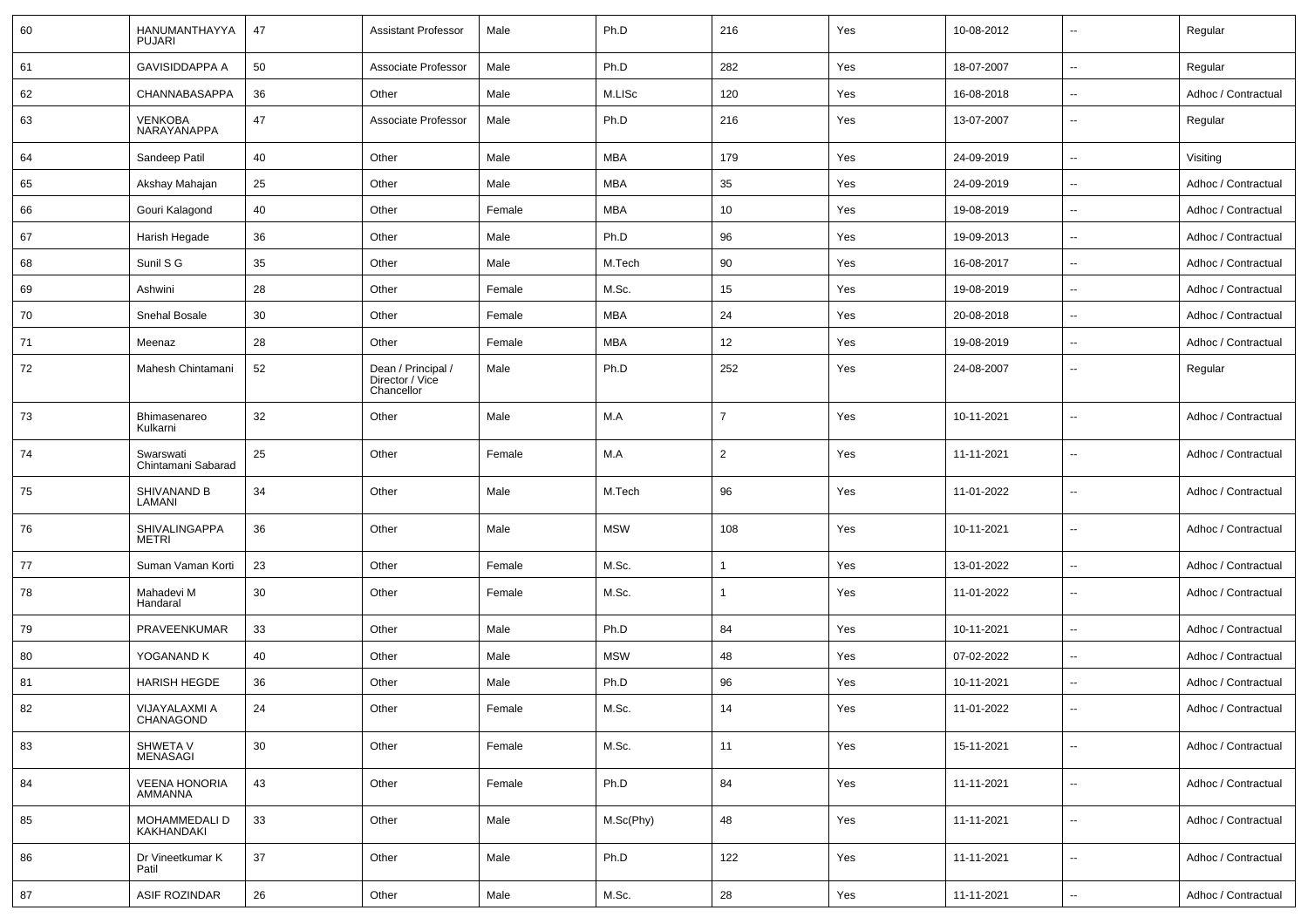| 88    | <b>MD MUDDASSIR</b><br>ATTAR          | 28 | Other    | Male   | M.Sc.                | 60             | Yes | 11-11-2021 | --                       | Adhoc / Contractual |
|-------|---------------------------------------|----|----------|--------|----------------------|----------------|-----|------------|--------------------------|---------------------|
| 89    | SAYEDA<br><b>SHAFIQUNNISA</b><br>KAZI | 23 | Other    | Female | M.Sc.                | 12             | Yes | 11-11-2021 | $\overline{\phantom{a}}$ | Adhoc / Contractual |
| 90    | Dr Azharuddin<br>Daphedar             | 33 | Other    | Male   | Ph.D                 | 60             | Yes | 11-01-2022 | $\overline{\phantom{a}}$ | Adhoc / Contractual |
| 91    | <b>SUSHMA NAIK</b>                    | 25 | Other    | Female | M.A                  | 13             | Yes | 28-12-2020 | $\overline{\phantom{a}}$ | Adhoc / Contractual |
| 92    | Dr Firdose Kolar                      | 38 | Other    | Female | Ph.D                 | 96             | Yes | 11-11-2021 | ⊷.                       | Adhoc / Contractual |
| 93    | PHILOMINA                             | 26 | Other    | Female | M.A                  | 24             | Yes | 17-12-2021 | $\overline{\phantom{a}}$ | Adhoc / Contractual |
| 94    | Dr Ajayan K V                         | 37 | Other    | Male   | Ph.D                 | 60             | Yes | 11-01-2022 | --                       | Adhoc / Contractual |
| 95    | Dr Suresh Pattar                      | 62 | Other    | Male   | Ph.D                 | 41             | Yes | 16-08-2018 | --                       | Visiting            |
| 96    | Dr Prathima H                         | 40 | Other    | Female | Ph.D                 | 74             | Yes | 11-11-2021 | Ξ.                       | Adhoc / Contractual |
| 97    | Dr Arthi Ladimath                     | 43 | Other    | Female | Ph.D                 | 74             | Yes | 11-11-2021 | $\overline{\phantom{a}}$ | Adhoc / Contractual |
| 98    | <b>SUSHMA PAWAR</b>                   | 25 | Other    | Female | M.A                  | $\overline{2}$ | Yes | 17-12-2021 | ⊷.                       | Adhoc / Contractual |
| 99    | Sunaina Janakrao<br>Chavan            | 27 | Other    | Female | M.Sc.(Bioinformatics | 12             | Yes | 15-11-2021 | --                       | Adhoc / Contractual |
| 100   | Dr Ismalikhan                         | 40 | Other    | Male   | Ph.D                 | 60             | Yes | 11-11-2021 | $\overline{a}$           | Adhoc / Contractual |
| 101   | Mr Abubakar M<br>Momin                | 51 | Lecturer | Male   | M.A                  | 108            | Yes | 11-11-2021 | $\overline{\phantom{a}}$ | Adhoc / Contractual |
| 102   | Asiya Parveen A<br>Shyarpyade         | 33 | Other    | Female | M.A                  | 36             | Yes | 11-11-2021 | ц.                       | Adhoc / Contractual |
| 103   | Sadika Ankalgi                        | 34 | Other    | Female | M.A                  | 16             | Yes | 05-08-2019 | --                       | Adhoc / Contractual |
| 104   | Veena Ammanna                         | 43 | Other    | Female | Ph.D                 | 150            | Yes | 06-08-2018 | --                       | Adhoc / Contractual |
| 105   | Vineetkumar K Patil                   | 37 | Other    | Female | Ph.D                 | 73             | Yes | 09-07-2018 | $\overline{\phantom{a}}$ | Adhoc / Contractual |
| 106   | Md Muddassir I Attar                  | 28 | Other    | Male   | M.Sc.                | 15             | Yes | 06-08-2018 | $\overline{\phantom{a}}$ | Adhoc / Contractual |
| 107   | Asif M Rozindar                       | 26 | Other    | Male   | M.Sc.                | 15             | Yes | 12-10-2020 | ⊷.                       | Adhoc / Contractual |
| 108   | Shafiqunnisa S Kazi                   | 23 | Other    | Female | M.Sc.                | 5              | Yes | 12-10-2020 | $\sim$                   | Adhoc / Contractual |
| 109   | Yallappa Kombinoor                    | 52 | Other    | Male   | Ph.D                 | 140            | Yes | 17-08-2015 |                          | Adhoc / Contractual |
| 110   | Basappa Madar                         | 37 | Other    | Male   | Ph.D                 | 60             | Yes | 02-09-2019 | --                       | Adhoc / Contractual |
| $111$ | Satish Patil                          | 41 | Other    | Male   | Ph.D                 | 96             | Yes | 02-09-2019 |                          | Adhoc / Contractual |
| 112   | Nagappa Chikkatti                     | 42 | Other    | Male   | M. Phil              | 108            | Yes | 02-09-2019 | u.                       | Adhoc / Contractual |
| 113   | Shivaling Metri                       | 36 | Other    | Male   | <b>MSW</b>           | 60             | Yes | 02-09-2019 | --                       | Adhoc / Contractual |
| 114   | Shaheen Kudachi                       | 48 | Other    | Female | Ph.D                 | 120            | Yes | 14-08-2017 | $\overline{\phantom{a}}$ | Adhoc / Contractual |
| 115   | Swaleha Inamdar                       | 29 | Other    | Female | M.Sc.                | 15             | Yes | 02-09-2019 | $\overline{\phantom{a}}$ | Adhoc / Contractual |
| 116   | Shivanand Nadagatti                   | 29 | Other    | Male   | M.Sc.                | 16             | Yes | 21-09-2020 | н.                       | Adhoc / Contractual |
| 117   | Bharati Hokrani                       | 65 | Other    | Female | M.Sc.                | 180            | Yes | 21-09-2020 | щ.                       | Adhoc / Contractual |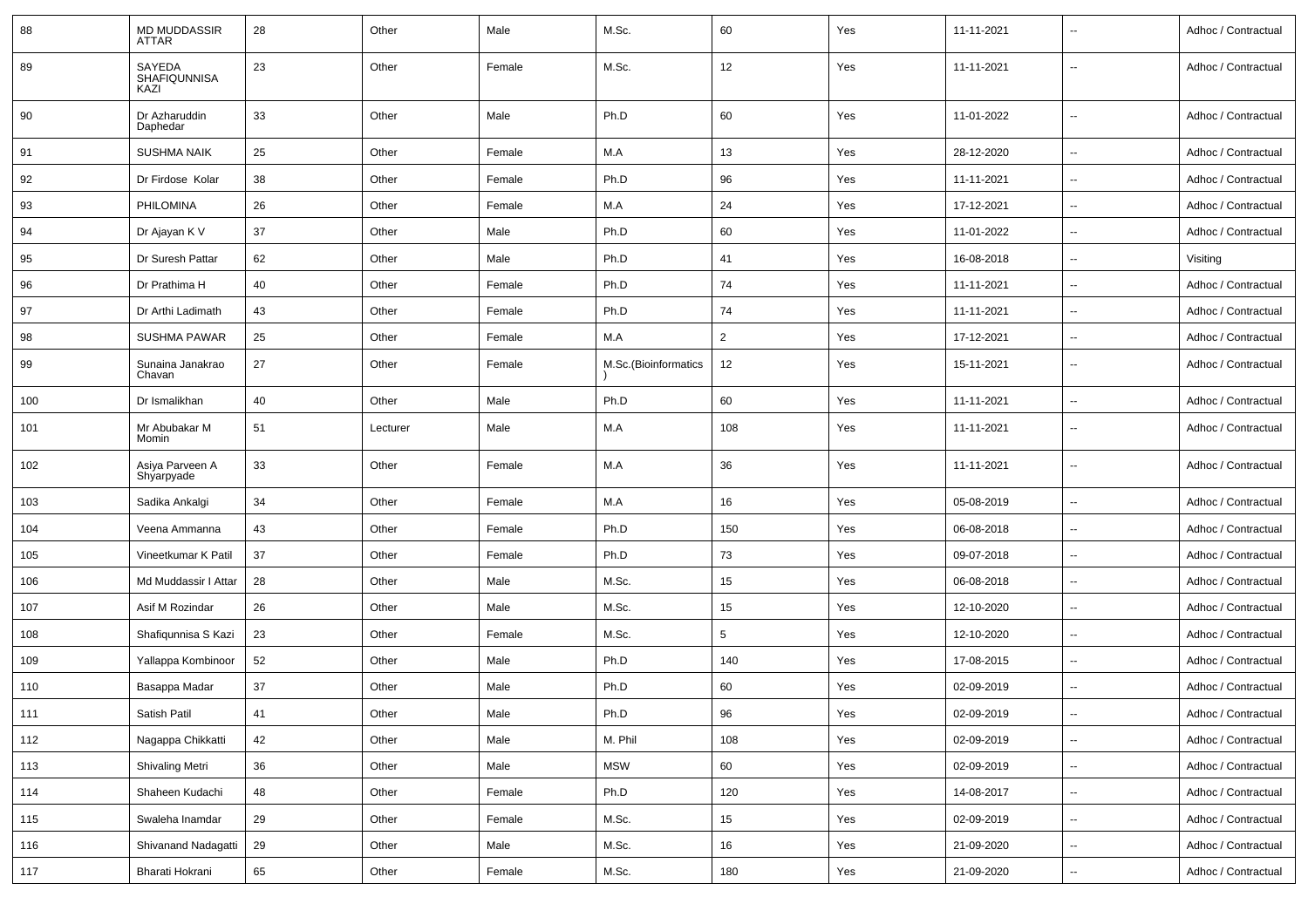| 118 | G C Sankad                | 59 | Other | Male   | Ph.D          | 160             | Yes | 28-09-2020 | ц.                       | Adhoc / Contractual |
|-----|---------------------------|----|-------|--------|---------------|-----------------|-----|------------|--------------------------|---------------------|
| 119 | Rashmi Bhavi              | 28 | Other | Female | M.Sc.         | 15              | Yes | 28-09-2020 | ⊷.                       | Adhoc / Contractual |
| 120 | <b>IRANNA SOLAPUR</b>     | 25 | Other | Male   | M.Sc.         | 10              | Yes | 02-09-2019 | Ξ.                       | Adhoc / Contractual |
| 121 | MOHAMMEDALI<br>KAKHANDAKI | 33 | Other | Male   | M.Sc.         | 19              | Yes | 06-08-2018 | ٠.                       | Adhoc / Contractual |
| 122 | <b>S C PATTAR</b>         | 62 | Other | Male   | Ph.D          | 190             | Yes | 16-08-2017 | ٠.                       | Adhoc / Contractual |
| 123 | MANGALA<br><b>MANTUR</b>  | 30 | Other | Female | M.Sc.         | 36              | Yes | 02-09-2019 | --                       | Adhoc / Contractual |
| 124 | <b>CHETANA V H</b>        | 25 | Other | Female | M.COM         | 24              | Yes | 06-08-2018 | Ξ.                       | Adhoc / Contractual |
| 125 | PAVITRA L                 | 26 | Other | Female | M.COM         | 25              | Yes | 03-09-2018 | $\ddotsc$                | Adhoc / Contractual |
| 126 | <b>RENUKA PUJARI</b>      | 35 | Other | Female | Ph.D          | 60              | Yes | 07-09-2020 | Ξ.                       | Adhoc / Contractual |
| 127 | SAVITA KULKARNI           | 38 | Other | Female | M.LISc        | 87              | Yes | 14-09-2020 | $\overline{a}$           | Adhoc / Contractual |
| 128 | Ismail Khan               | 40 | Other | Male   | Ph.D          | 36              | Yes | 07-08-2017 | --                       | Adhoc / Contractual |
| 129 | A M Momin                 | 51 | Other | Male   | M.A           | 120             | Yes | 20-08-2013 | --                       | Adhoc / Contractual |
| 130 | Asiya Parveen             | 33 | Other | Female | M.A           | 24              | Yes | 20-08-2019 | --                       | Adhoc / Contractual |
| 131 | Kanchan Wangi             | 28 | Other | Female | M.Tech        | 24              | Yes | 20-08-2018 | $\ddotsc$                | Adhoc / Contractual |
| 132 | Vidya Pol                 | 28 | Other | Female | <b>MCA</b>    | 24              | Yes | 20-08-2018 | ц.                       | Adhoc / Contractual |
| 133 | Deepa B                   | 31 | Other | Female | M.Tech        | 24              | Yes | 19-08-2019 | ⊷.                       | Adhoc / Contractual |
| 134 | Deepa Patil               | 30 | Other | Female | MCA           | 24              | Yes | 20-08-2018 | --                       | Adhoc / Contractual |
| 135 | Ayisha Soudagar           | 34 | Other | Female | M.Sc.         | 36              | Yes | 19-08-2019 | ٠.                       | Adhoc / Contractual |
| 136 | Anupama Inamdar           | 38 | Other | Female | M.Tech        | 24              | Yes | 20-08-2018 | $\sim$                   | Adhoc / Contractual |
| 137 | Saraswati                 | 25 | Other | Female | M.A           | 10              | Yes | 09-09-2019 | $\sim$                   | Adhoc / Contractual |
| 138 | Rashmi<br>Vanshakrutamath | 35 | Other | Female | Ph.D          | 38              | Yes | 07-08-2014 | $\sim$                   | Adhoc / Contractual |
| 139 | Rekha B Ganihar           | 37 | Other | Female | Ph.D          | 36              | Yes | 04-09-2019 | ц.                       | Adhoc / Contractual |
| 140 | <b>Triveni Pol</b>        | 28 | Other | Female | Ph.D          | 15              | Yes | 04-09-2019 | ۰.                       | Adhoc / Contractual |
| 141 | Jyoti Nanadi              | 28 | Other | Female | M.Sc.         | 10              | Yes | 10-09-2018 | --                       | Adhoc / Contractual |
| 142 | Shruti Hirekurubar        | 30 | Other | Female | M.Sc.         | 48              | Yes | 10-09-2018 |                          | Adhoc / Contractual |
| 143 | Gulafshan Loni            | 26 | Other | Female | M.Sc.         | $15\,$          | Yes | 10-09-2018 | $\overline{\phantom{a}}$ | Adhoc / Contractual |
| 144 | M S Yedave                | 65 | Other | Male   | $M.Sc + Ph.D$ | 163             | Yes | 10-09-2018 | $\ddotsc$                | Adhoc / Contractual |
| 145 | Abdus Sattar              | 53 | Other | Male   | $M.Sc + Ph.D$ | 200             | Yes | 10-09-2018 | Ξ.                       | Adhoc / Contractual |
| 146 | Savita Patil              | 34 | Other | Female | M.Sc.         | 36              | Yes | 10-09-2018 | ⊷.                       | Adhoc / Contractual |
| 147 | Shivani Rajput            | 24 | Other | Female | M.Sc.         | $5\phantom{.0}$ | Yes | 10-09-2018 | Ξ.                       | Adhoc / Contractual |
| 148 | Firdos Bagali             | 25 | Other | Female | M.Sc.         | 13              | Yes | 10-09-2018 | --                       | Adhoc / Contractual |
| 149 | Ramyashree KK             | 31 | Other | Female | M.COM         | $30\,$          | Yes | 28-08-2017 | --                       | Adhoc / Contractual |